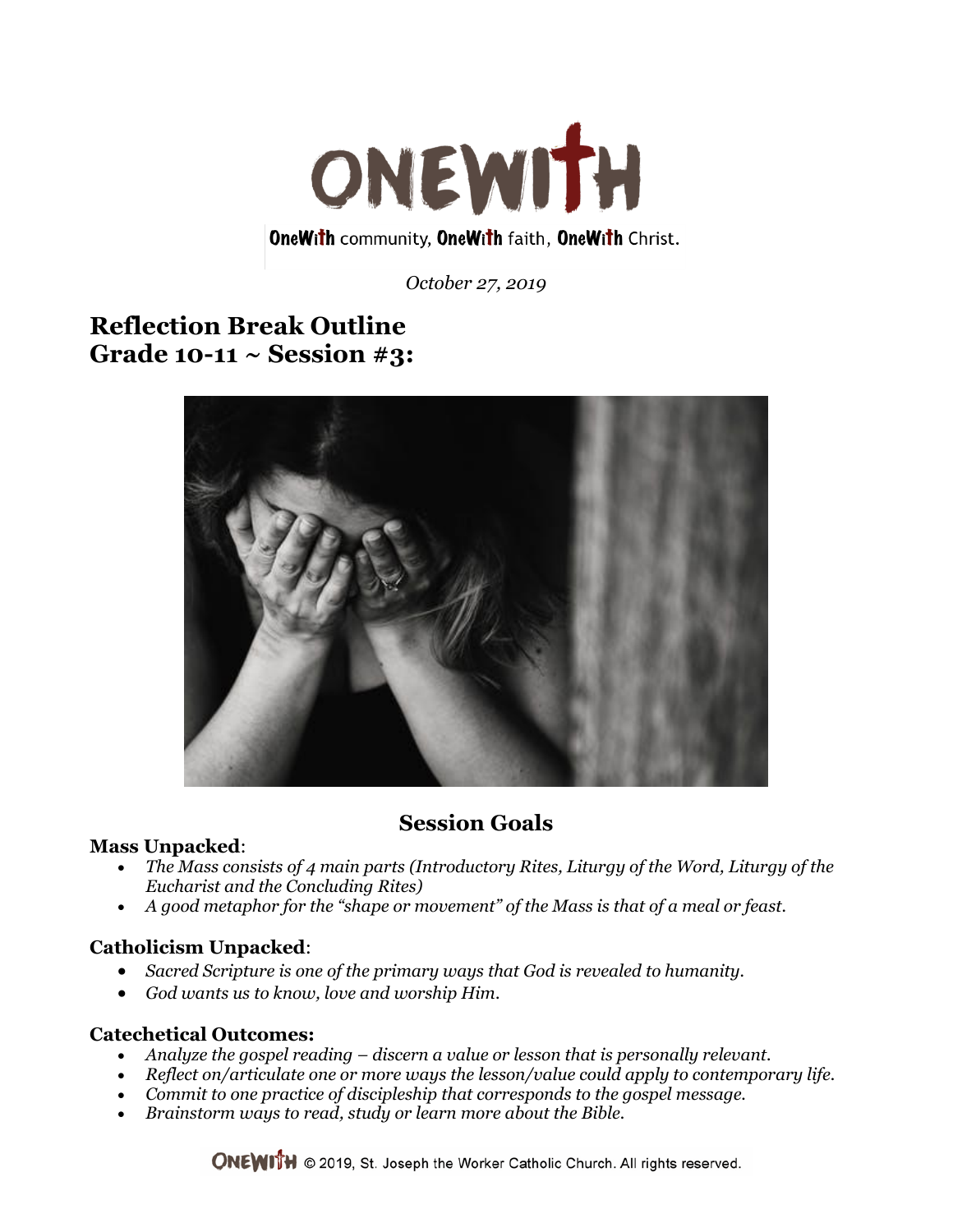## **Coordinators Notes**:

*This session continues our focus on Scripture. Why is Sacred Scripture important? Let's explore that… We have many examples of ancient literature that are still read and studied (some of the teens have probably read them… "The Iliad" & the "Odyssey"; "Antigone"; "The Politics" by Aristotle, etc.), yet these books pale in comparison to the popularity of the Bible.* 

- *Over 100 million Bibles are printed every year.*
- *In the world today, there are more than 80,000 different translations/versions of the Bible.*
- *YouVersion, a top downloaded Bible app for mobile devices, has over 100 million total downloads and counting. It was one of the first 200 apps that were available on iTunes. It's also been a top 100 free app for 3 consecutive years.*
- *More than 66,000 people are using a Bible app at any given second. 3 people share a Bible verse on their social network every second as well.*
- *77% of people say that they read the Bible more frequently because they have it available on a mobile device. And a similar number prefer Bible apps because it gives them access to multiple versions of the Bible without the added cost.*

*Reading, studying, and reflecting on Sacred Scripture is essential for discipleship (to know what Jesus expects his followers to do) and to learn about God's relationship with humanity. So as we go through the year, let's keep asking our teens to think seriously about, and be creative in, the ways that they can incorporate Sacred Scripture into their lives on a regular basis. ~ Barry*

# **Processing Questions** (5-8 minutes)

*Be on the look-out for answers that synthesize concepts presented with contemporary cultural beliefs. This is our (your) chance to correct or put a theological fine point on any misconceptions or perceptions that our teens might have.* 

Examples:

- *What did you hear in Scriptures/homily (Fr. Mike's teaching)?*
- *What do you think Father Mike was trying to say?*
- *Did you see or hear anything that you did not understand or need to be clarified in your mind?*

*Close this part of the lesson by reiterating the teaching focus for the session.*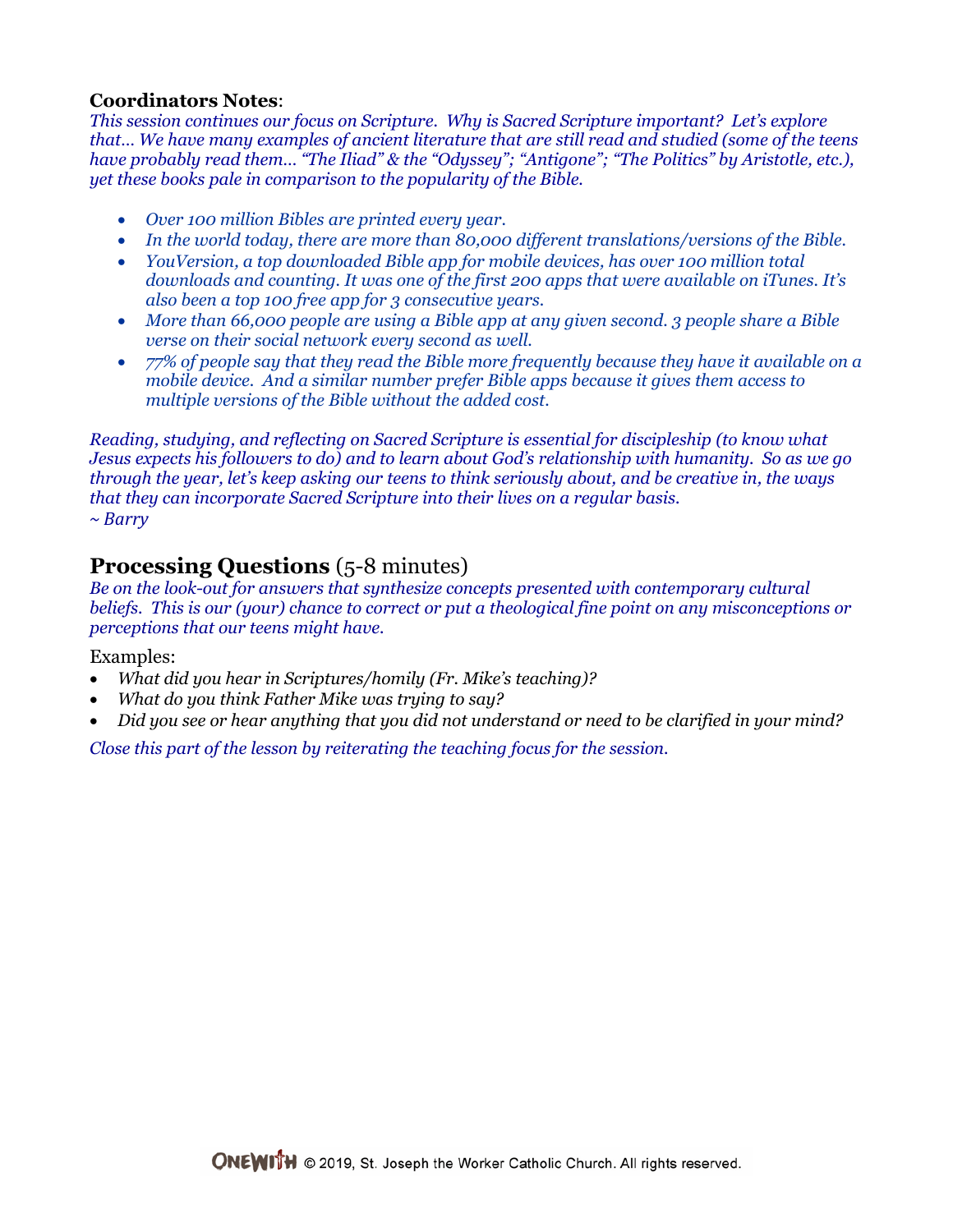# **Reflection: God wants you to know Him.** (14-20 minutes)

*"Be still and know that I am God." ~* Psalms 46:10

*The reason that God desires that we know Him is because He wants us to love Him. (Mark 12:30) 'And you shall love the LORD your God with all your heart, with all your soul, with all your mind, and with all your strength.' This is the first commandment. The more we come to know God, the more we come to know love, because God is Love. The more realization and awareness we have of God's love for us the more we will love Him. (1 John 4:19) We love Him because He first loved us.*

Work in teams to look up the following passages about God making himself known to His people. [Tag Team]

- Jeremiah 9:23-24
- Matthew 25:37-40
- Micah 7:18-19
- Exodus 34:5-7
- $\bullet$  2 Timothy 1:9-10
- $\bullet$  Isaiah 40:28
- Psalm 89:14
- Daniel 2:20-23
- $\bullet$  Isaiah 11:2
- Deuteronomy 7:9

What is revealed about the nature of God in these passages?

#### **Crowd Sourcing…**

*Christianity at its heart is, knowing God personally through Jesus Christ, who revealed God to us. There is a vast difference between knowing facts about a person and really knowing that person. If we want to really know God – if we really want to about Jesus' life and teaching then we need to spend time reading and understanding the Bible. "Ignorance of Scripture if ignorance of Christ" ~ St. Jerome*

Brainstorm some ways to learn more about the teaching of Jesus in Sacred Scripture (aka the Bible). *Reading a Bible (duh..) – but what about other ways of learning – reflecting on scripture like mobile apps; "Official" websites (Vatican, USCCB, etc.); Religious blogs by lay people; music videos (Matt Maher, John Michael Talbot, Fr. Stan Fortuna – the rapping monk!); YouTube videos; attending a Bible Study; Devotional (scripture reflection/meditations) and so on…* Make a list… give it to Barry (he wants to know and will compile and share it with everyone)

#### **Group Share/Journal**

The reason that God desires that we know Him is because He wants us to love Him. (Mark 12:30) 'And you shall love the LORD your God with all your heart, with all your soul, with all your mind, and with all your strength.' This is the first commandment. The more we come to know God, the more we come to know love, because *God is Love*. The more awareness we have of God's love for us the more we will love Him. (1 John 4:19) We love Him because He first loved us.

- Why does God love us? *[Hint: Psalm 100:5; 1 John 3:1; John 3:16]*
- Can God stop loving us? *[Hint: Romans 5:8; Romans 8:38-39; Jeremiah 31:3]*
- What questions do you have about the Bible?
	- o Write your questions down, pass them along to Fr. Mike/Barry

### *Want to Go Deeper?* Look up Acts 17:24-28.

- o *Share an example when you have sought/reached out to God.*
- o *Share an example of how God is not far from each one of us.*

How would you interpret*… "For in God, we live and move and have our being"?*

**ONEWITH** © 2019, St. Joseph the Worker Catholic Church. All rights reserved.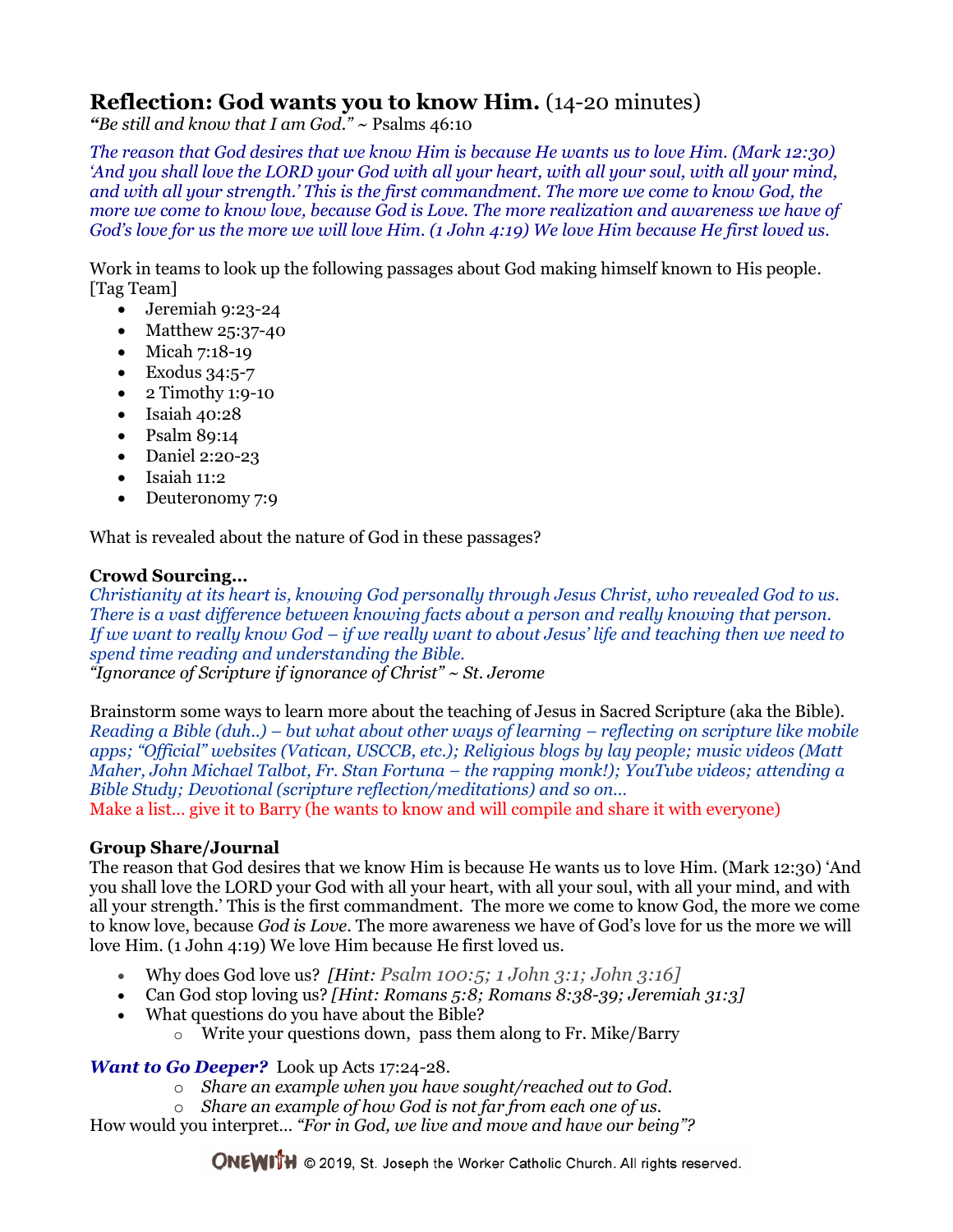#### **Coordinators Notes**:

*These two sections (Discipleship Challenge & Presentation & Prayer) can be done in any order you like. Some group leaders find that collecting the prayer intentions makes for a nice icebreaker at the beginning of the Reflection Break. I also know of at least one group that write their Discipleship Challenge on the note cards during check-in time at the very beginning of the session. I have placed them in this order as it roughly follows the Order of the Mass, but the only thing that really matters is that it happens.*

# **Discipleship Challenge** (2-3 minutes)

*With your group brainstorm some concrete ideas for the following question. Ask each member of the group to write down one of the brainstorm ideas (or one of their own) on an index card, post-it note, or on their phone – somewhere that they will be able to see and be reminded of the challenge to connect and act.*

- *What is one thing you can commit to doing this week to learn more about your faith?*
- *What is one thing you can do to be an example of Christ's presence to others?*

## **Presentation & Prayer** (5-8 minutes)

Both of these are part of the Mass experience so make sure to leave time for them. They also provide a prayerful tone as you transition back for Mass.

**Presentation of Gifts**: Ask each teen to fill out a note card describing a contribution that they have made to the community since the last time the group has met. *Ideally it will be a response to the challenge given by the priest during the closing prayer at the previous session, but this "gift" can be pretty much anything! A good deed, a monetary contribution to a worthy cause (almsgiving), talking to a friend about God, Jesus or the Church are all examples of the gifts we bring with us to Mass. Youth will offer these gifts (drop card into the basket) along with their tithe or donation during the Presentation of the Gifts portion of the liturgy. Then watch what God can do with our ordinary gifts!*

*After everyone has filled out their cards, choose one person to represent your group and bring all of the cards with them to the Worship Space. That representative will be part of the procession for the Presentation of the Gifts. Meet at the statue of Jesus & Joseph in the Gathering Space for detailed instructions. Choose a new representative each week.*

**Intercessory Prayer**: Pray for your needs and the needs of the world. Collect prayer requests from your Discipleship Group and add them to the universal intentions. *Ask a volunteer to read the intentions aloud; and ask everyone to respond with "Lord, hear our prayer" (following each intention).*

*Ask a volunteer to read the intentions aloud; ask everyone else to respond by saying "Lord, hear our prayer" (following each intention).*

### **Leader:**

Our prayer response is *"Lord hear our prayer"*

| For all who promote justice for others<br>For young people searching for meaning and purpose We pray: "Lord hear our prayer"<br>For an end to domestic violence and abuse | We pray: "Lord hear our prayer"<br>We pray: "Lord hear our prayer" |
|---------------------------------------------------------------------------------------------------------------------------------------------------------------------------|--------------------------------------------------------------------|
| For our sister parish, St. Catherine's and all of the                                                                                                                     |                                                                    |
| Haiti team who will be visiting next week                                                                                                                                 | We pray: "Lord hear our prayer"                                    |
| For [Read your group's intentions here]                                                                                                                                   | We pray: "Lord hear our prayer"                                    |
| For those who have died in the peace of Christ                                                                                                                            | We pray: "Lord hear our prayer"                                    |
| For the prayers we hold in silence, (pause)                                                                                                                               | We pray: "Lord hear our prayer"                                    |

**ONEWITH** © 2019, St. Joseph the Worker Catholic Church. All rights reserved.